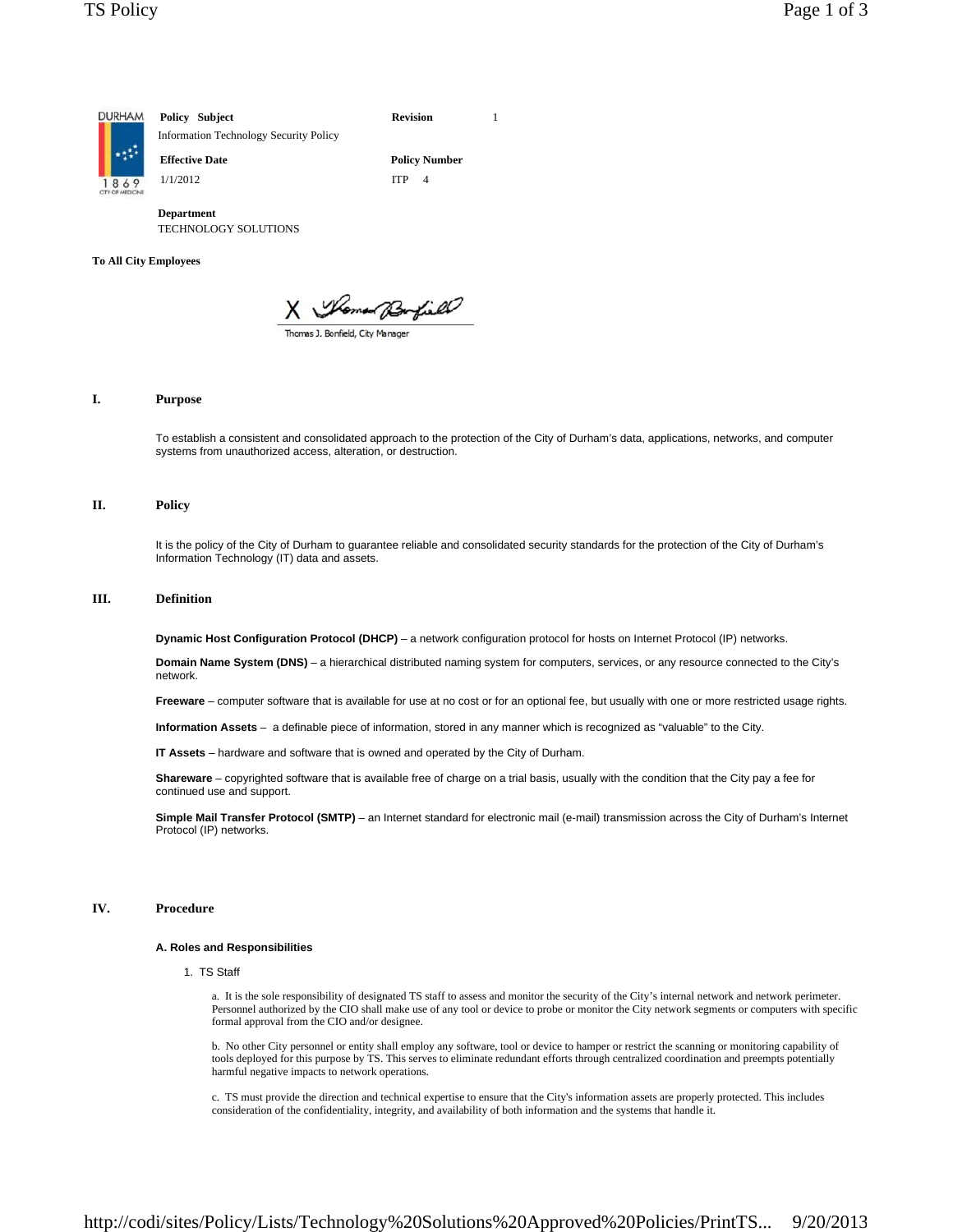- d. The CIO and/or designee will act as a liaison on information security matters between all City departments and divisions, as well as external business partners, and must be the focal point for all IT security activities throughout the City.
- 2. CIO and Audit Services

a. The CIO and Audit Services shall have the responsibility for investigating any suspected security breach, exposure, or weakness in security procedures and make recommendations to the City Manager's Office to reduce or eliminate the exposure.

b. Any suspected compromise or unauthorized use or destruction of the City information assets should be reported immediately to the department head of the department involved, and to the CIO.

3. Department Heads

a. Each City Department Head is responsible for ensuring that IT Security Policy is followed to protect all the City information owned by their department from unauthorized access, use, disclosure, destruction, or modification.

b. Department directors are also responsible for an accurate accounting and enumeration of information assets under their control.

### **B. Disaster Recovery / Business Continuity**

All City departments are responsible for maintaining a Business Continuity/Disaster Recovery plan to address loss of critical information systems and the network connectivity supporting them. This plan must be in compliance with guidelines and documentation standards designated by TS. Those departments seeking assistance in compiling such a plan may contact TS. TS will assist and be responsible for the information and network access.

#### **C. Access Control**

1. Authorization to access the City's information assets shall be based on the sensitivity (as established by the department owning the data) of the information and the users need to know, in addition to any federal, state or local regulations.

2. Access to the data or system functions will be authorized by the management of the department which owns and administers the data/system and implemented in accordance with current network operations procedures. In accordance with business functions, ownership will be established and assigned by the department for all information assets.

3. Access to confidential data, write/modify access to public data, or access to restricted system functions will be authorized in writing by the department management before access is given.

4. The City information assets must be used only for authorized business purposes, and usage must comply with all applicable policies and statutes pertaining to the public disclosure of information.

5. Each individual requiring access to City IT resources will access these resources through a unique user name assigned to the City employee or other authorized individual, and will be accountable for all activities performed under that identifier.

6. To prevent unauthorized access, individuals must not leave workstations logged on and unattended for more than 10 minutes without employing a password protected screen saver. There will be exceptions to this on a limited basis (i.e., public access terminals and PCs with appropriate physical security measures, such as those in locked offices).

7. Remote access to the City's internal network will be provided upon request with the department head's approval using TS approved IT tools or applications (see also ITP1– Use of Information Technology Resources).

#### **D. System Development and Maintenance**

1. Production applications must be hosted on hardware with appropriate capacity and fault-tolerance requirements, and with physical and logical access controls, change controls, and contingency/disaster recovery plans adequately accounted for.

2. As a goal, system development activities should take place in an environment separate from production information systems.

3. Systems hosting production applications must not be used for software development or testing, and wherever possible development and test environments must be implemented on network segments separate from production systems.

4. Before a new system is developed or purchased, management of the user department(s) must have clearly specified the relevant security requirements. All software development and acquisition requirements shall include security requirements which are consistent with the City's security and network usage policies. All new IT system implementations shall be reviewed and approved for IT security policy compliance by TS. All production information systems must employ a formal change control procedure to ensure that only authorized changes are made. To prevent changes in hardware and software from contributing to or creating security vulnerabilities, prior to installation, every non-emergency change to production systems must be compliant with the IT security architecture and approved by management as part of the formal change control process.

5. Prior to moving software which has been developed in-house to production status, programmers and other technical staff must remove all special access paths so that access may only be obtained via normal secured channels. All trap doors and other shortcuts that could be used to compromise security must be removed. All system access privileges needed for development efforts, but not required for production operation and support, must be removed.

# **E. Security**

#### 1. Network Security

To ensure network stability and security, primary responsibility for defining and maintaining the enterprise network topology and all enterprise network services will belong to the IT Infrastructure Division within TS. No City employee or contracted third party shall attach any device to the City's internal network that provides any network service (i.e., DNS, DHCP, SMTP, etc.) without the prior approval of the CIO and/or designee. No City employee or contracted third party shall assign a static IP address to any network attached device